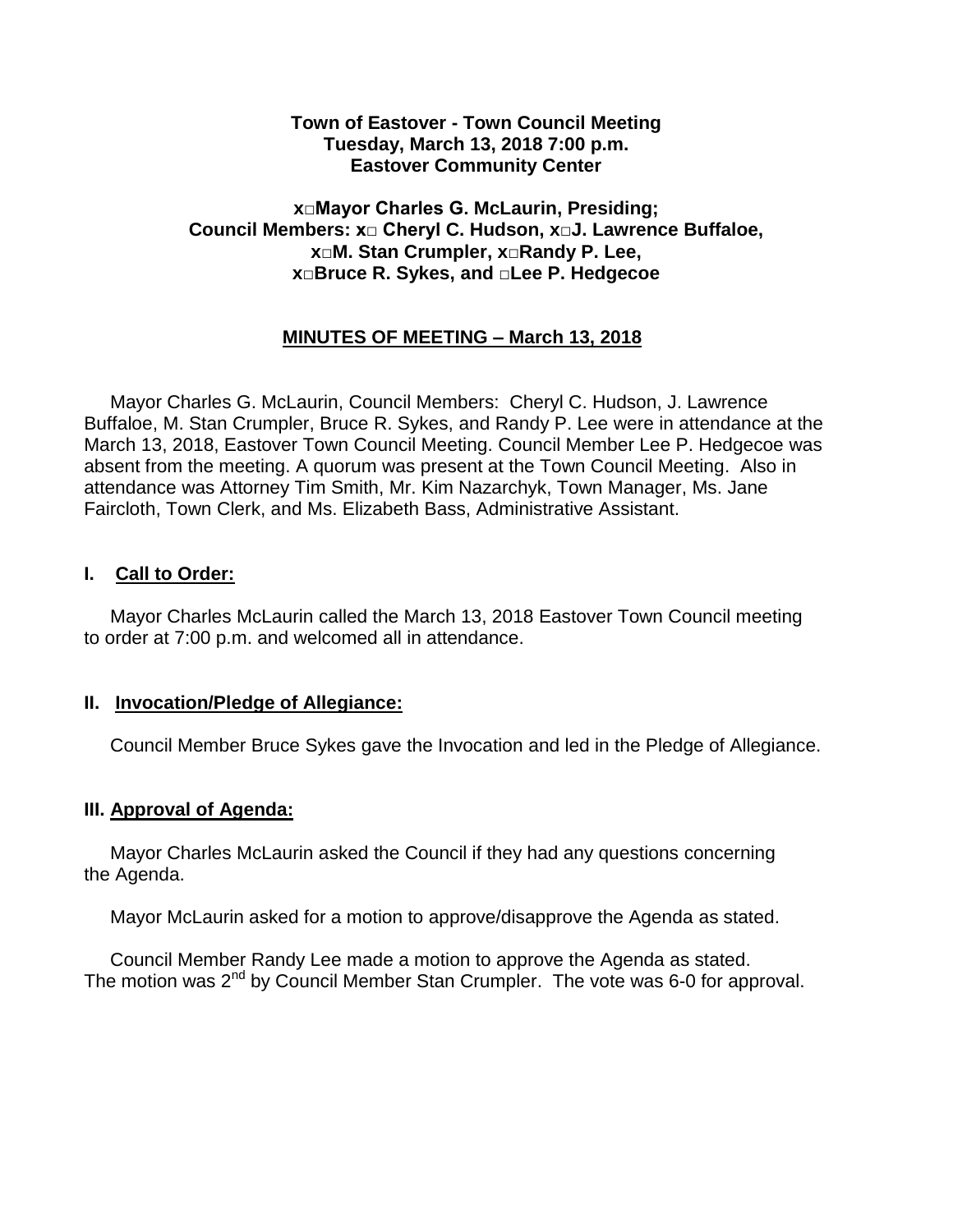### **IV. Public Comments:**

None.

### **V. Consent Agenda:**

- **1. Consider approval of the February 13, 2018 Planning Session Minutes.**
- **2. Consider approval of the Minutes for the February 13, 2018 Town Council Meeting.**
- **3. Consider approval of the January, 2018 Financial Reports.**

 Mayor McLaurin asked the Council if they had any questions concerning the Consent Agenda. There were none.

 Mayor McLaurin asked for a motion to approve/disapprove the Consent Agenda as stated.

 Council Member Cheryl Hudson made a motion to approve the Consent Agenda as stated. The motion was  $2^{nd}$  by Council Member Lawrence Buffaloe. The vote was 6-0 for approval.

## **VI. Discussion Agenda:**

### **Agenda Item #1:**

### **Amendment #2 to SANCO Construction Company, Inc. Contract, dated September 13, 2017.**

### **Presentation by Mr. Kim Nazarchyk.**

 Mr. Nazarchyk stated that the contract for SANCO Construction Company has to be amended due to additional paving needs. He said the original survey stated the pavement was 550 linear feet but it is actually 584 linear feet. The additional paving will cost an extra \$3,901.00. This brings the total contract cost to \$106,931.00, which will be paid from Powell Bill Funds.

 Mayor McLaurin asked the Council if they had any questions concerning Amendment #2 to SANCO Construction Company, Inc. Contract. There were none.

 Mayor McLaurin asked for a motion to approve/disapprove Amendment #2 to SANCO Construction Company, Inc. Contract.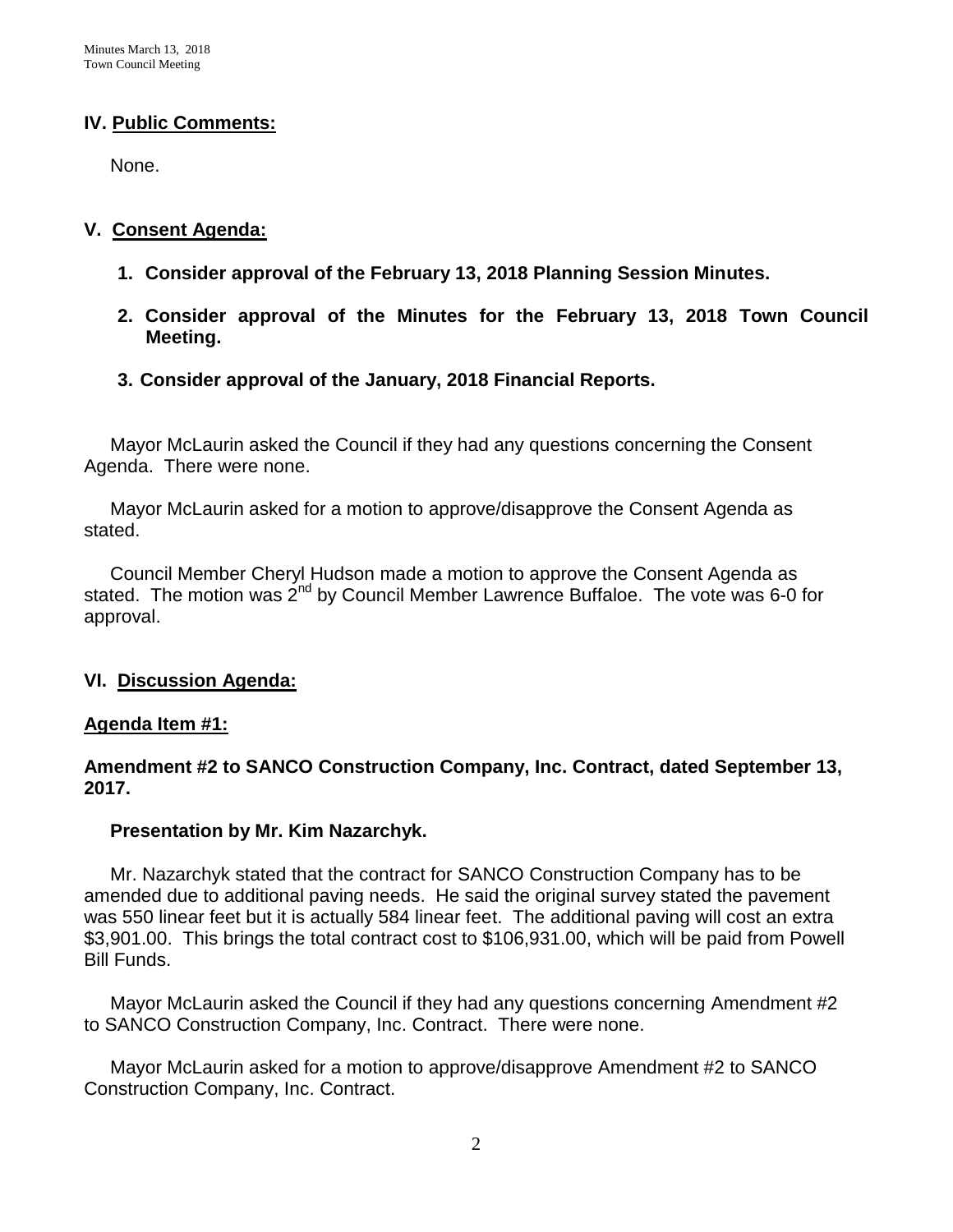Council Member Cheryl Hudson made a motion to approve Amendment #2 to SANCO Construction Company, Inc. Contract as stated. The motion was 2<sup>nd</sup> by Council Member Randy Lee. The vote was 6-0 for approval.

# **Agenda Item #2:**

### **Presentation by Ms. Denise Bruce with Sustainable Sandhill's**

Speaker did not attend meeting.

### **VII. Receive Mayor's Update:**

- Mayor McLaurin stated the Eastover Community Watch had an excellent program. The program for this month was on Human Trafficking. Mayor McLaurin stated this program was very informative**.**
- Mayor McLaurin said the next Heritage Day meeting will be on Tuesday March 27, 2018 at the Community Center at 7pm. Ms. Helen Crumpler from the Eastover Civic Club stated the committee is trying to meet at least once a month to stay on track for Heritage Day. Mayor McLaurin reminded everyone that Heritage Day will be moved to the Eastover Ballpark this year.

## **VIII. Receive Town Council Update:**

- Council Member Cheryl Hudson stated the Ribbon Cutting Ceremony for Ballpark Road was a success. She said she thought it went well and was well received by the Eastover Community.
- Council Member Bruce Sykes informed the Council that the Community Center was not in compliance with American Disability Act (ADA). He said the parking lot needed at least two handicap parking signs and the bathrooms needed identification signs on the doors with Brail writing on them.

 Council Member Sykes said he could order the materials needed and have them in place within a couple of weeks.

 Mayor McLaurin asked the Council if they had any questions concerning Council Member Sykes ordering 3 Handicap Parking Signs and the bathroom identification signs for the Eastover Community Building. There were none.

 Mayor McLaurin asked for a motion to approve/disapprove Council Member Sykes ordering 3 Handicap Parking Signs and the bathroom identification signs for the Eastover Community Building.